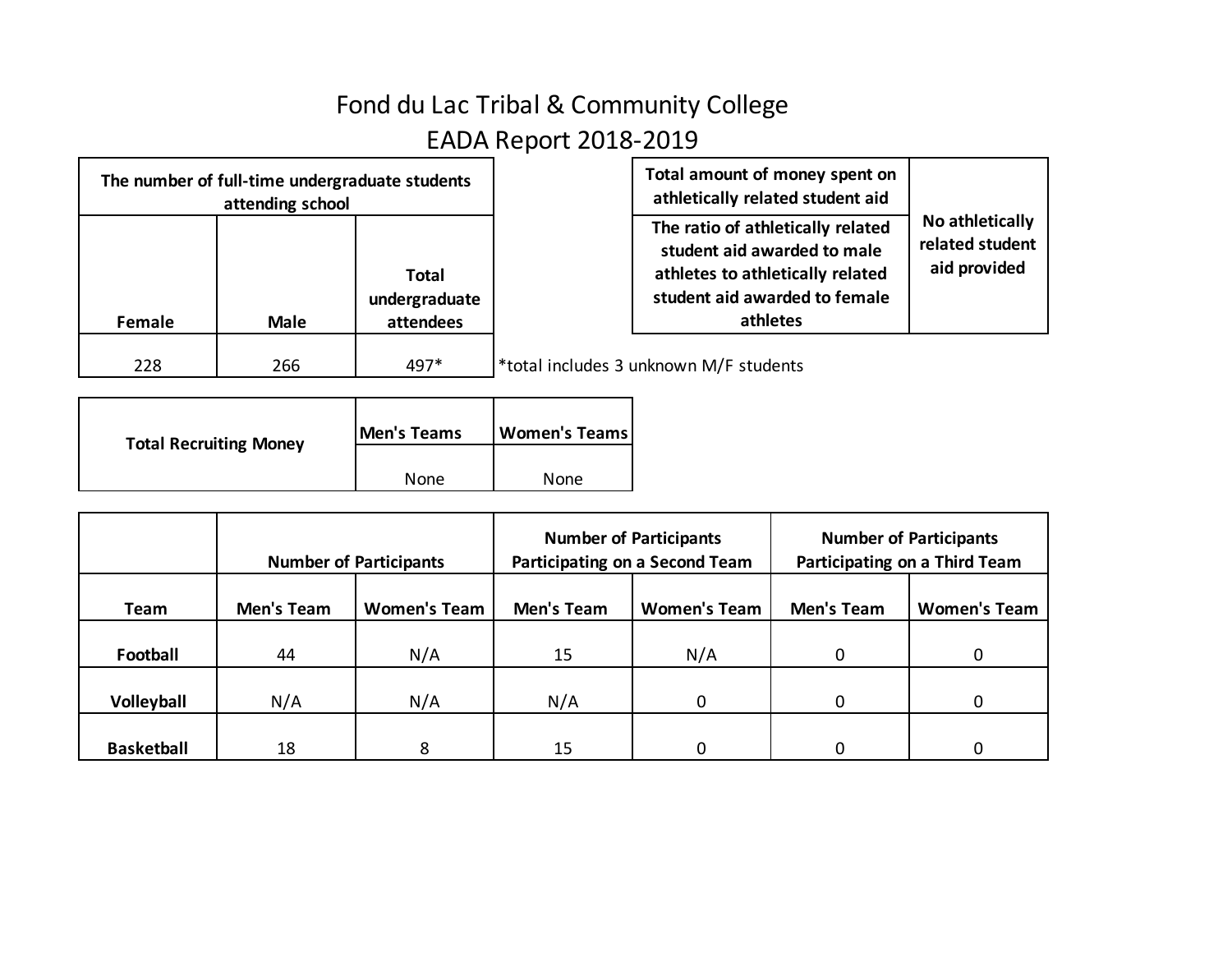|                 | Football | Women's<br><b>Basketball</b> | Men's<br><b>Basketball</b> | <b>All Men's Teams</b><br><b>Except Football</b><br>& Basketball | All Women's<br><b>Teams except</b><br><b>Basketball</b> | <b>All Sports</b><br><b>Combined</b> |
|-----------------|----------|------------------------------|----------------------------|------------------------------------------------------------------|---------------------------------------------------------|--------------------------------------|
| <b>Expenses</b> | \$50,678 | \$25,470                     | \$27,676                   | None                                                             | None                                                    | \$103,824                            |
| <b>Revenues</b> | \$9,613  | \$4,595                      | \$6,610                    | None                                                             | None                                                    | \$20,818                             |

| <b>Expenses Non-Allocated by</b> |          |
|----------------------------------|----------|
| Gender/Sport                     | \$55,200 |
| <b>Revenues Non-Allocated by</b> |          |
| Gender/Sport                     | \$55,200 |

|                       | <b>Men's Teams</b> | <b>Women's Teams</b> |                       | <b>Men's Teams</b> | <b>Women's Teams</b> |
|-----------------------|--------------------|----------------------|-----------------------|--------------------|----------------------|
|                       |                    |                      | Average               |                    |                      |
| <b>Average Head</b>   |                    |                      | <b>Assistant</b>      |                    |                      |
| <b>Coaches Salary</b> | \$8,735            | \$10,554             | <b>Coaches Salary</b> | \$6,089.00         | None                 |
|                       | Calculated by      | Calculated by        |                       | Calculated by      |                      |
|                       | 2 head coaches     | 1 head coach .33     |                       | 1 asst. coaches    |                      |
|                       | .67 total FTE      | total FTE            |                       | .17 total FTE      |                      |

*\*Volleyball did not finish the full season due to low participant numbers resulting in no revenues. Combined expenses and coach's pay from volleyball went into non-allocated funds.*

|      |                     | Total Number of Also participated   Total Operating |                 | <b>Head Coach</b> | <b>Assistant Coach</b> |
|------|---------------------|-----------------------------------------------------|-----------------|-------------------|------------------------|
| Team | <b>Participants</b> | In Another Sport                                    | <b>Expenses</b> | <b>Status</b>     | <b>Status</b>          |